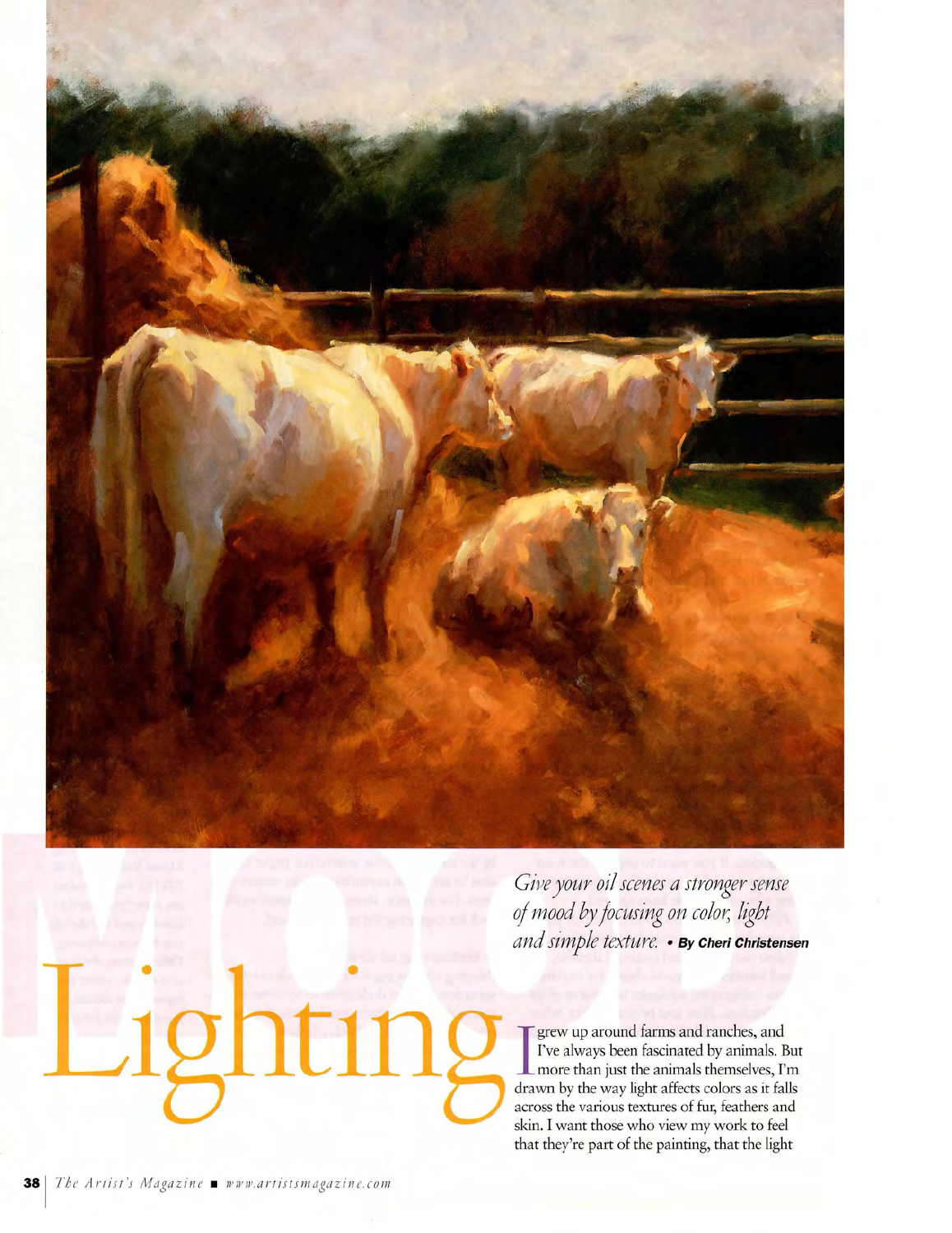

could be striking them, too. So when I see a subject that inspires me, I immediately try to think of how I can re-create my feelings on canvas in a way that will make that all-important connection with viewers. Most often, I've found that it's the overall mood of a scene that snares viewer attention, and the best way I know to create mood is by using color, light and texture. Here's how I do it.

## **Setting the Mood**

The mood of a painting is determined by the ratio of shadow to light. For example, a brightly lit scene like *Banty on the Steps* conveys energy and wonder, while one with a more

pronounced shadow grouping produces an introspective feel, as in *Geese of Villa Rucelli.* Finally, close values at the dark end of the value scale produce a somber effect.

Color is the most important component for helping me capture the mood I'm after. Colors guide me in building form, provide clues to the direction and temperature of the light, and tell me how to respond emotionally. Colors in a scene are intricately related. For example, if you look closely at *Chianina di Toscana* (at left), you'll notice color reflected in the shadows, especially in the shadow areas of the white cattle. I tend to use broken color-color that isn't fully mixed but stays within the same value range-throughout my paintings. Colors placed side by side this way add visual energy to my work.

While color provides the actual form, I use texture to create the feel of the form, whether I'm painting warm wool or translucent feathers. Producing texture can be as simple as a heavy brushstroke or a gob of paint placed with a knife. For example, I use a brush when I need a softer, more subtle look. In such cases, I often produce textures by lightly dragging a brush loaded with paint over my working surface and allowing the underlayers to peek through the layer I'm adding. Conversely, a painting knife is a great tool for conveying energy and movement. To make textural effects with a painting knife, I work one color into another without mixing the two, an approach that seems to give feathers or hair a more translucent look. There are instances where I use both a brush and a painting knife. For example, I may use a brush to give an animal a smooth coat, then pick up my painting knife to add rougher grass textures. But in any event, the textures I create must make sense. I don't get involved with texture for its own sake. Rather, I make it intrinsic to the painting. If it improves the painting, I keep it. If not, I scrape

# **Reflections of**  *Serenity*

*Warm colors contribute to the serene inviting mood of* Chianina di Toscana *(oil, 30x40). In particular, notice how the colors of light and the surrounding area are reflected in the coats of the white cattle.* 

## **Get Online!**

To see more of Cheri Christensen's work , visit our Web site at **www.artists magazine.com.**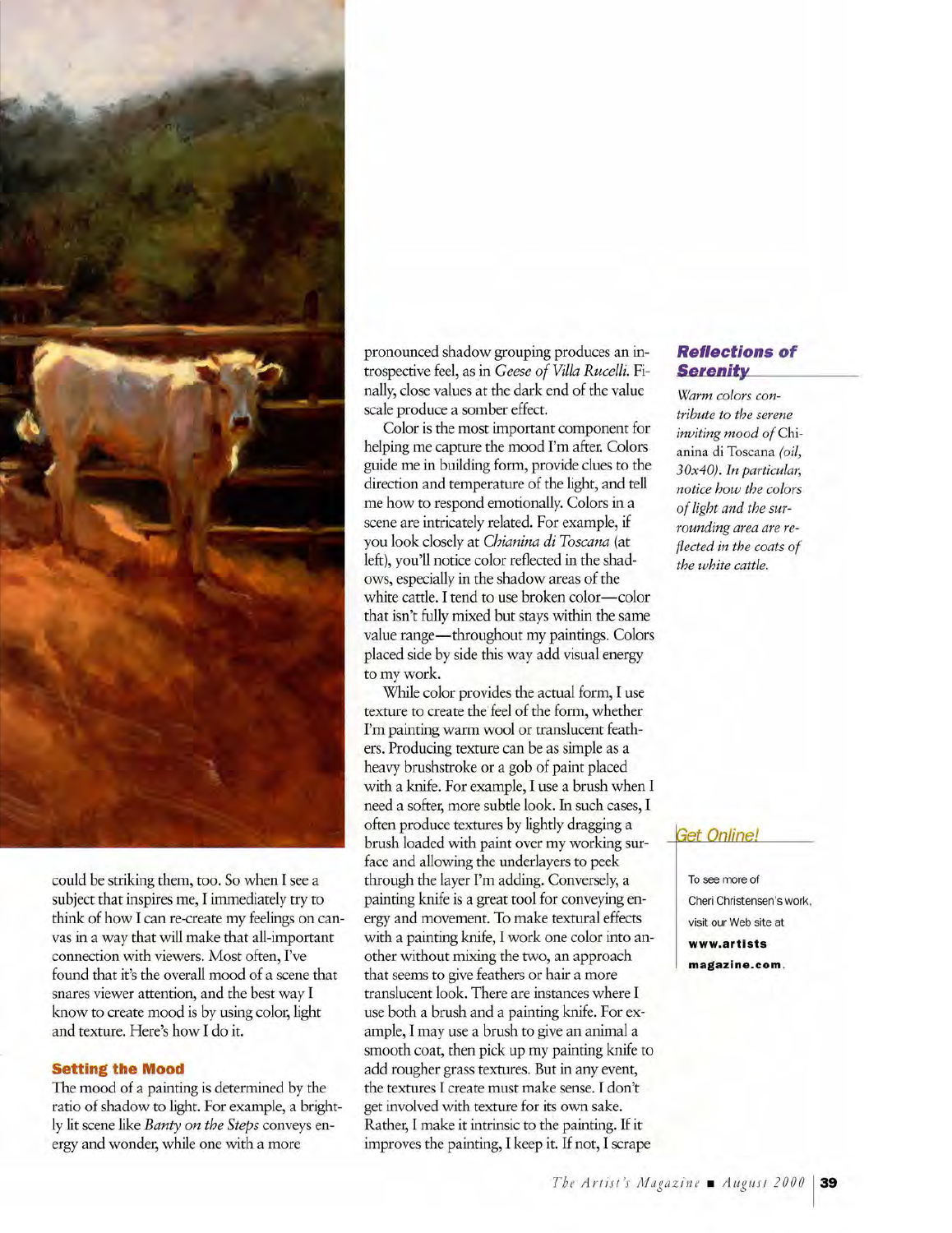it off. Remember: Less is more. It's better to use one bold stroke than 10 ineffective ones.

#### **Selecting a Subject**

I actively seek out painting subjects that convey a particular mood I want to express. Animals move around a lot, which makes it difficult to paint them from life. So when I find a scene that catches my eye, I usually take a reference photo, or use a digital camera or a digital video camcorder. (I should point out, however, that my experience painting from life allows me to make up for the camera's shortcomings in terms of color.)

Once I settle on a subject, I visualize the finished painting and decide what I want to accomplish. I look for the primary focus and an element-perhaps a river of light-that guides the viewer's eye to that focus. I find the composition and color scheme that work best and decide on a size and shape of the finished image. I don't use painting mediums or solvents, so I rarely use a wash to tone my canvas. Instead, I use a colored gesso-my favorite is a Venetian red warmed with gold-and I often let the

gesso show through in the finished painting. If I must thin a color, I use linseed oil; if I need a painting to dry quickly, I may mix in a bit of Gamblin's alkyd gel.

#### **Making Ideas Work**

When I'm ready to start the actual work, I draw the big shapes, including the shapes of light and shadow. I work wet-into-wet, and in the early stages I use either paint thinned with linseed oil or paint straight from the tube, which I brush on so that it appears translucent. If I make an error, I simply scrape the paint off with a palette knife and start again. It saves both time and paint to fix structural problems at this stage. Scraping also keeps the colors bright and prevents muddiness.

In this phase of my painting process, I don't think of objects, just the shapes of light and shadow. I ignore my mind telling me what an object looks like; instead, I paint what I see. If a shadow extends into another object, I paint through it without worrying about edges. I relate the colors to each other and compare their relative value, hue, temperature and intensity.

**Draw the Big Shapes** 

**Catch the Light** 

**3 Model the Form** 

**Add the Accents** 









**1** I began by drawing in the big shapes (inset). Then I used thin color to block in my shadow areas and added some color in the background.

**2** Next I started blocking in the shape of the lights. At this stage, I don't think about objects; I think colors. And I constantly compare the relationships of value, hue, temperature and intensity.

**3** When I was satisfied with the big shapes, I began to model the form. I may not model all of the forms to the same extent. My focus area tends to be more finished, but other areas may be no more than suggestions of shapes of colors, which act as resting spots for the viewer's eyes.